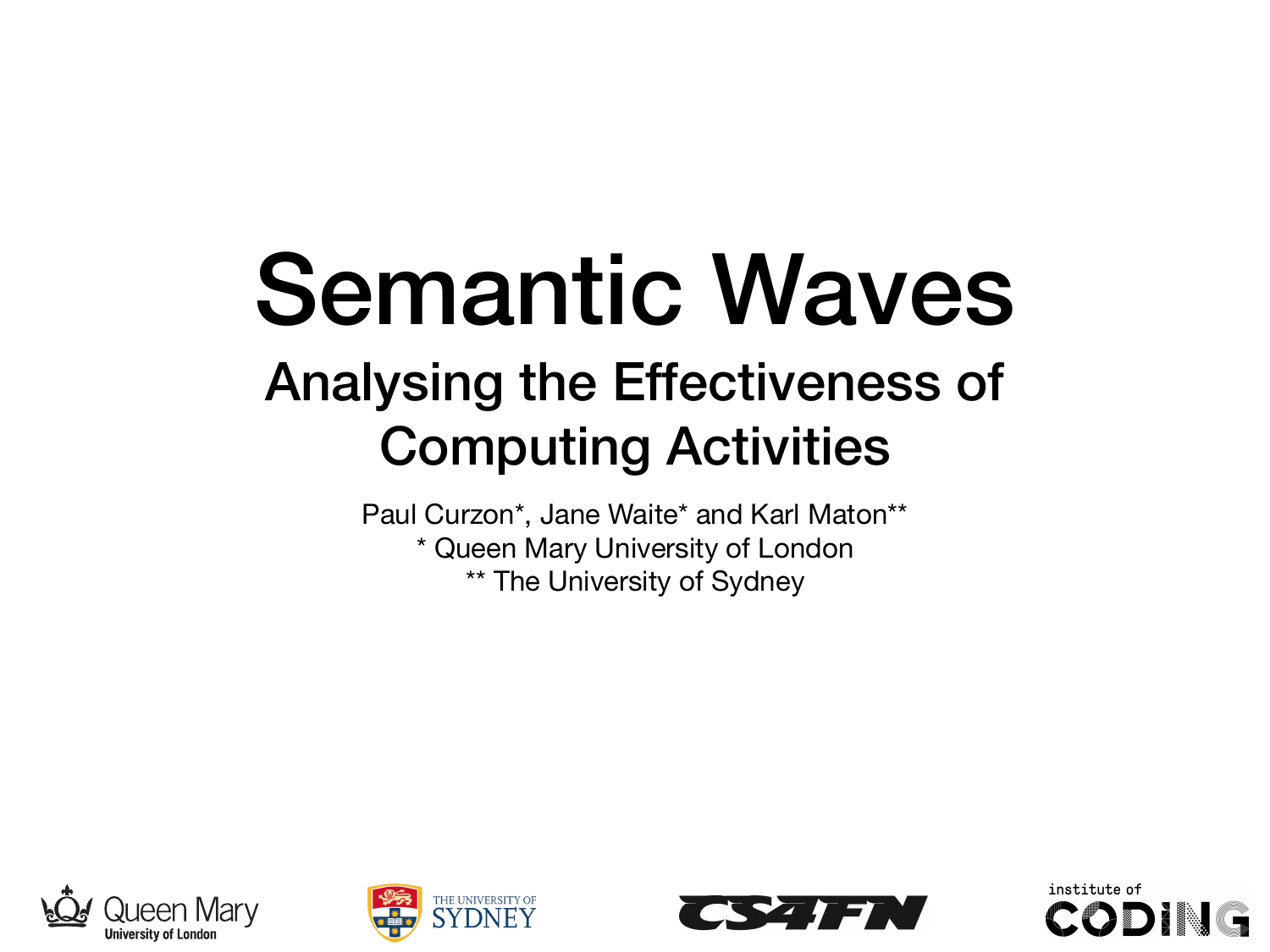# Background

- Computing is now being taught in schools worldwide
- There is little experience of solid pedagogy
- We need simple tools to help judge the effectiveness of learning activities
- Semantic waves give an educational tool that may help







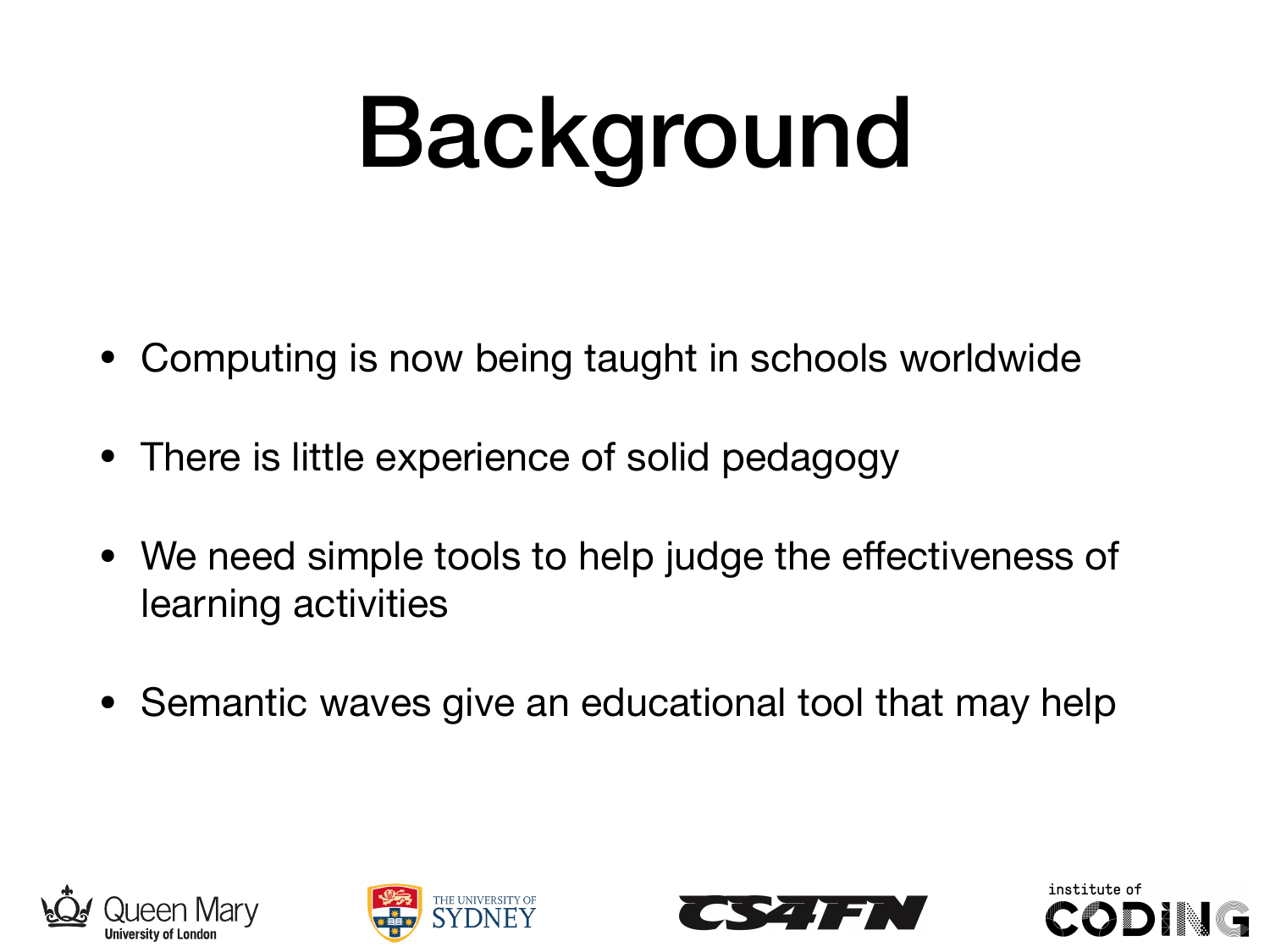## Semantic Waves

- An educational theory by Maton (2013), http://legitimationcodetheory.com/:
	- a simple but powerful theory of **how to teach concepts**.
- It has been successfully applied across MANY disciplines.
	- We have applied it to Computing (Curzon et al, 2018, Curzon, 2019, Waite et al, 2019, Curzon and Grover, to appear).
- A way to think about what a good explanation / learning experience is
	- whether written, multimedia or spoken.
- A way to think about why metaphor and unplugged teaching works (and why sometimes they might not).
- It can be used as a way to evaluate lesson plans, online resources, and as a way to teach students how to write good explanations.







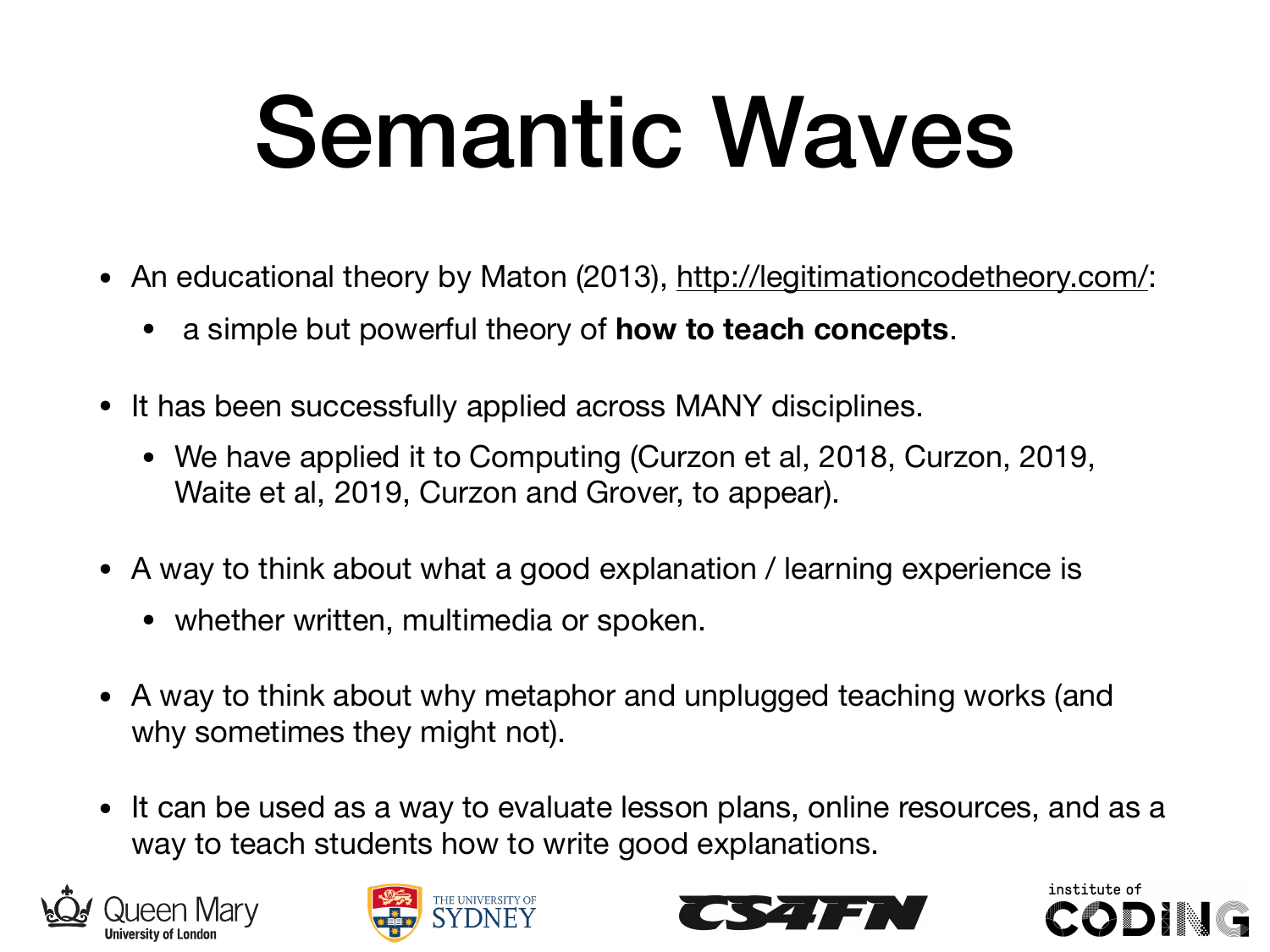#### A good learning experience follows a wave pattern









institute of

CODI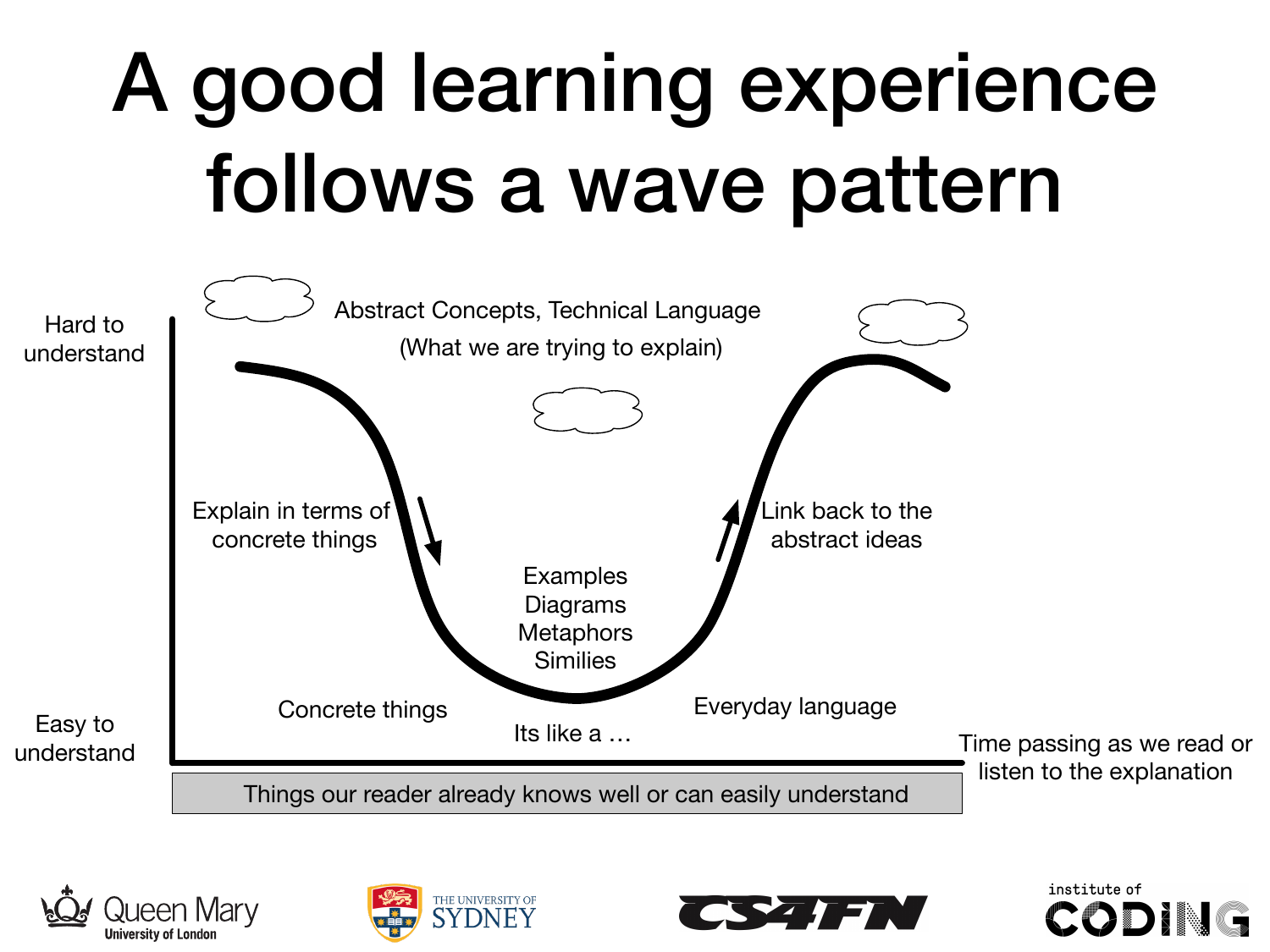### Method

- We applied semantic wave theory to two (more recently more) activities / approaches to teaching programming
	- 1. The cs4fn / Teaching London Computing unplugged activity:

"Box Variables"

- an activity that has been very effective over many years
- 2. A "copy code" activity
	- suggested as an ineffective way to teach programming
- We also asked teachers to draw the wave structure of activities while they happened as part of a CPD session.







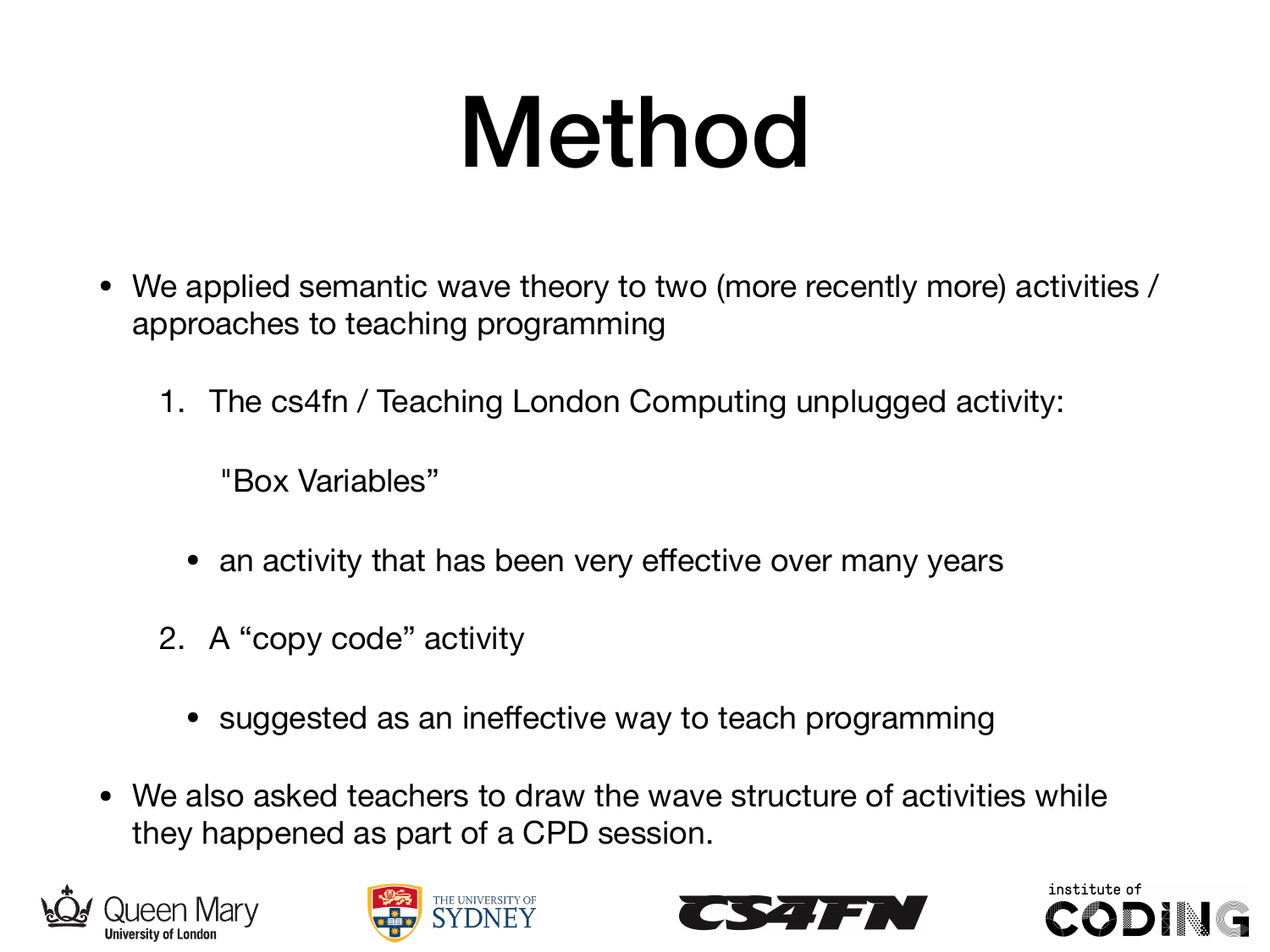# Findings

- The Unplugged activity had a "good" wave within wave structure that unpacked and repacked concepts repeatedly.
- The copy-code activity had a "poor" flat-lining down escalator structure with no unpacking or repacking.
- In both cases the reflecting on the wave structure suggested improvements
	- eg adding a student repacking activity at the end of the Box Variables activity







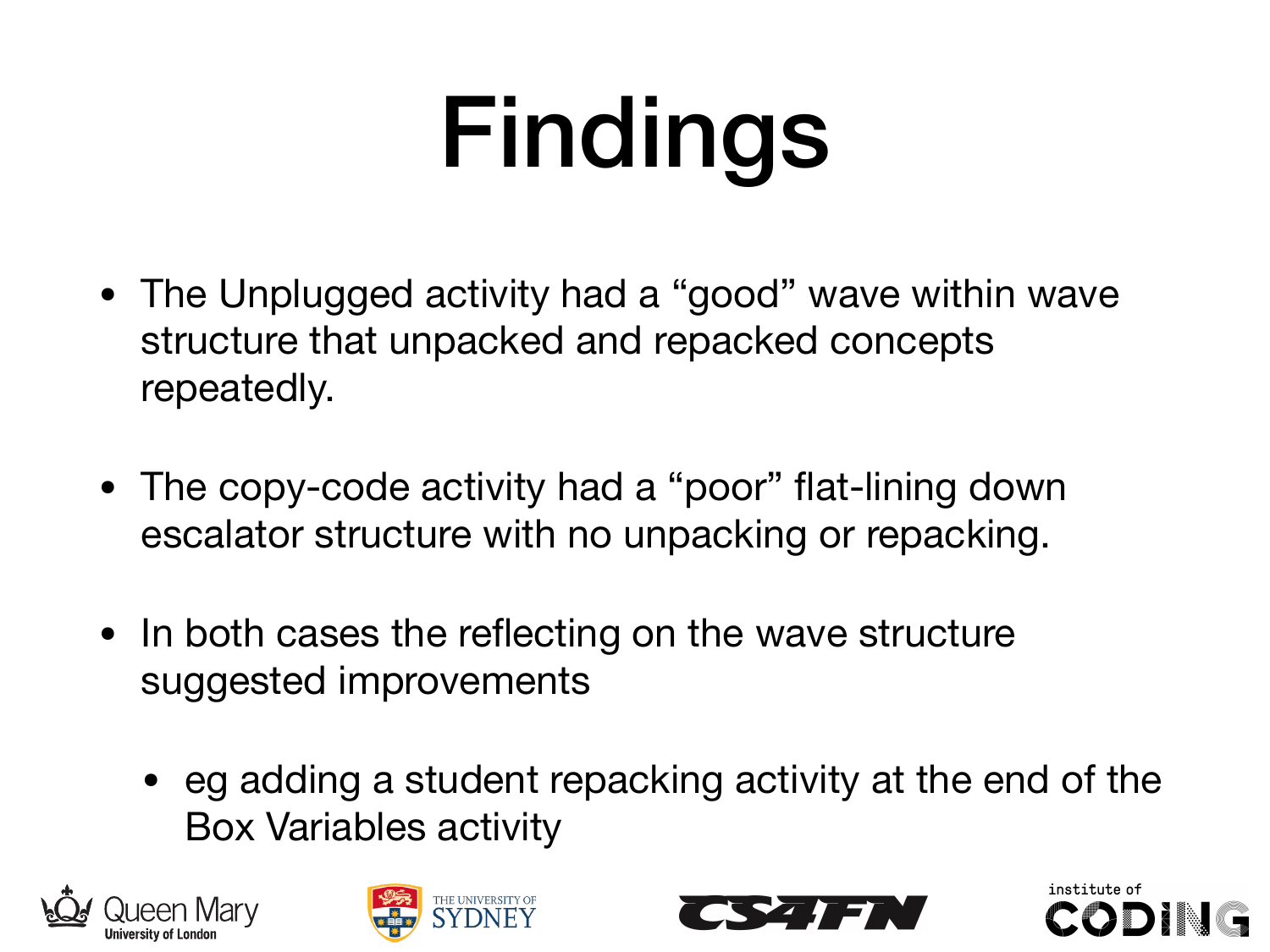#### Box Variables: Waves within waves



Time passing through the learning experience







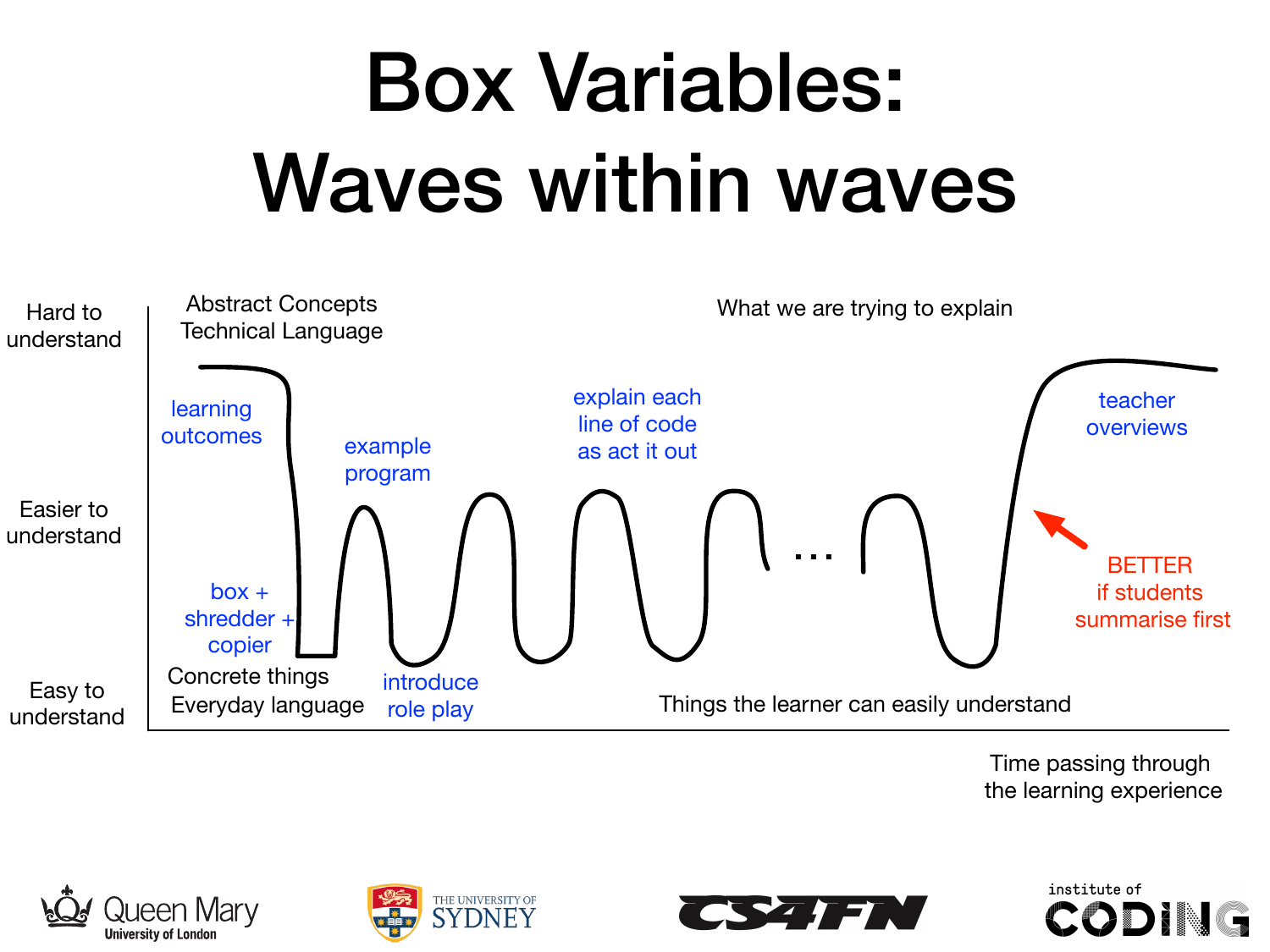#### The Copy Code Activity: Stepped Down Escalator









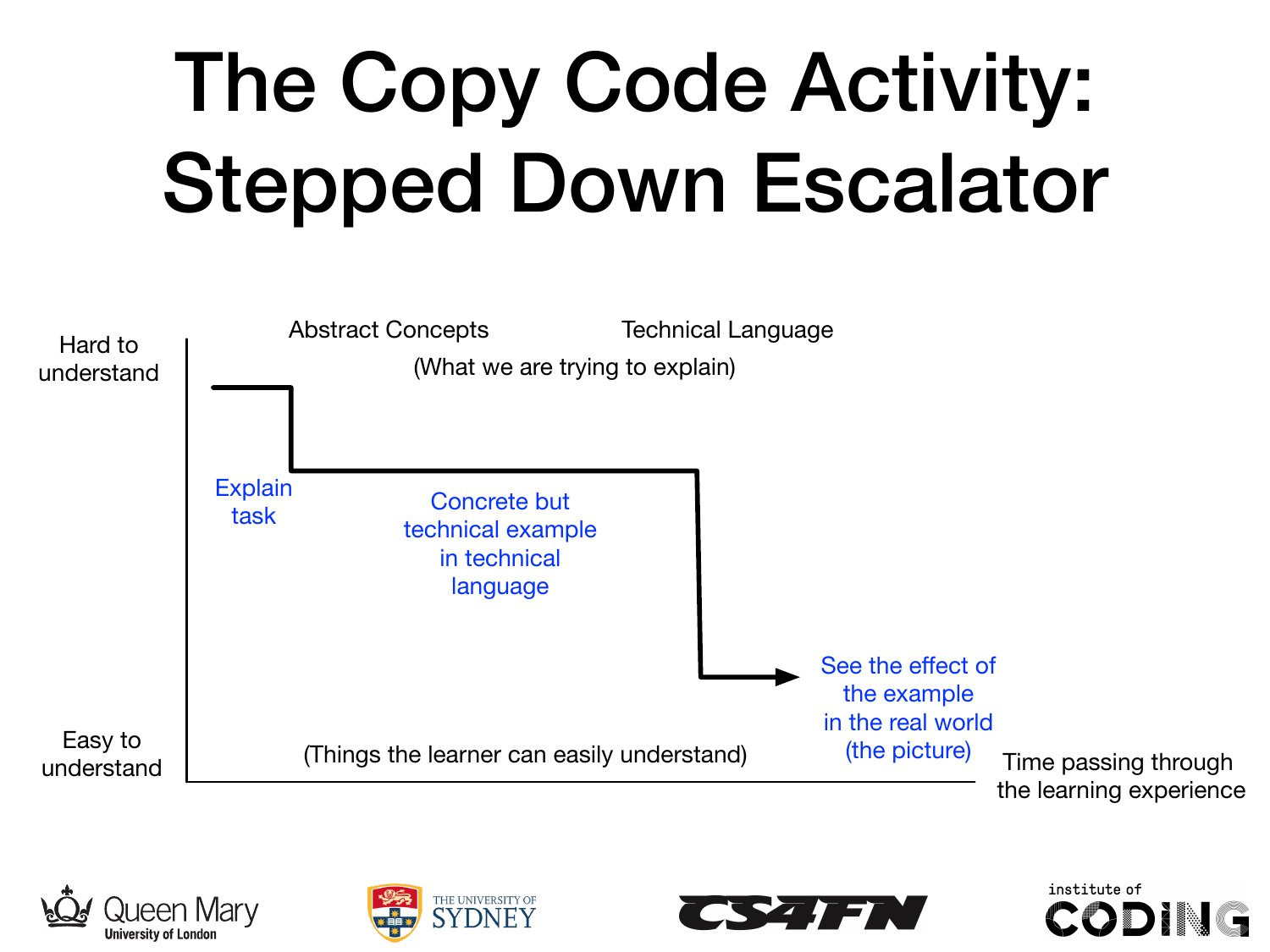### Conclusions

- Semantic Waves provide a quick and simple but powerful way to evaluate learning activities
- It gives insight in to why they may work or not
- It supports reflective changes to improve activities
- Teachers were able to plot wave structure of activities while watching them







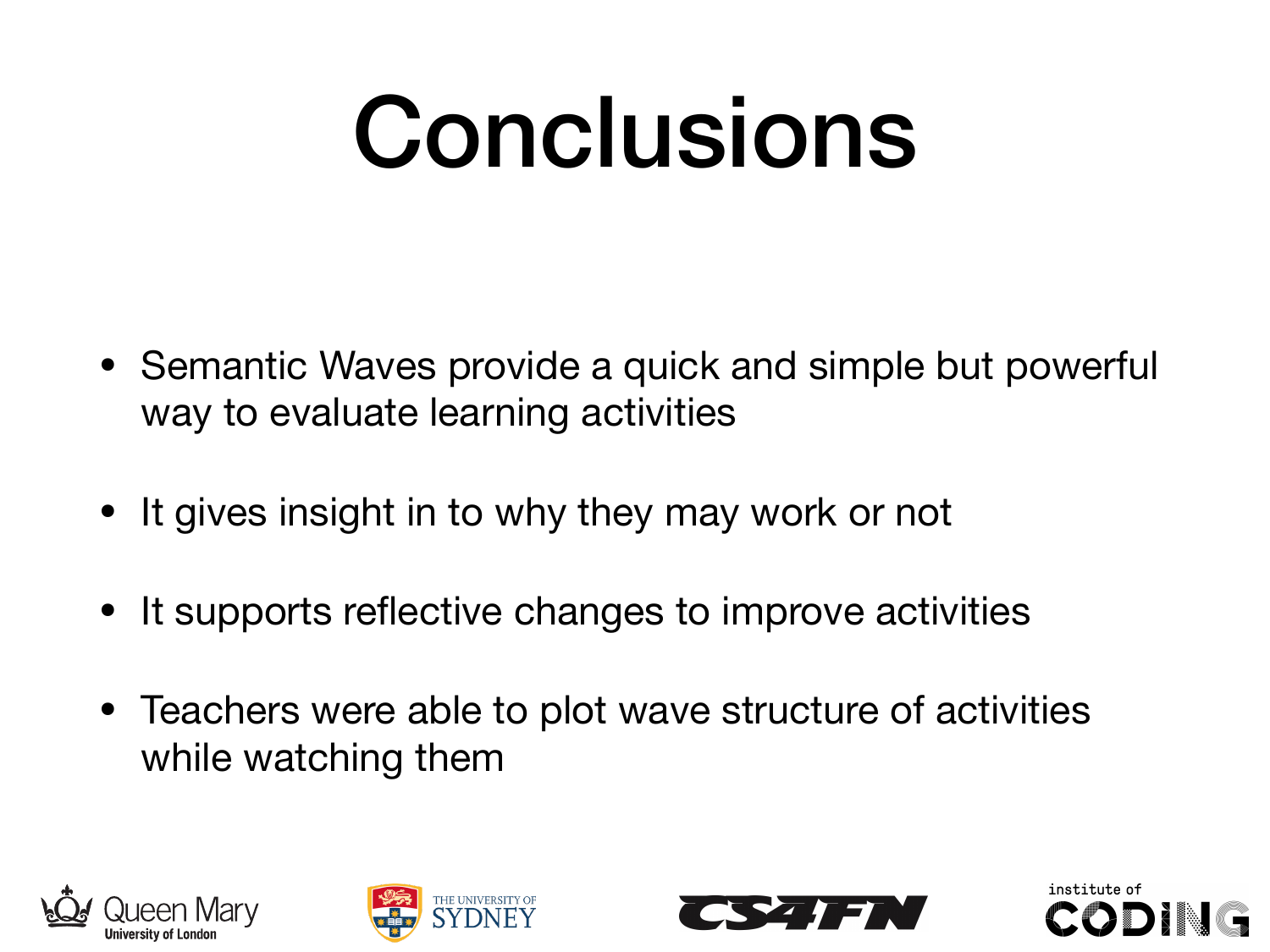### References

P. Curzon, P.W. McOwan, J. Donohue, S. Wright, and D.W. Mars (2018) Teaching Computer Science concepts. In Computer Science Education: Perspectives on Teaching and Learning in School, S. Sentance, E. Barendsen, and C. Schulte (Eds.). Bloomsbury Publishing, London, Chapter 8, 91–108.

P. Curzon (2019) Follow Semantic Waves, Tip 9 of *Learning To Learn To Program.* https:// teachinglondoncomputing.org/learning-to-learn-to-program/ An informal blog on practical ideas about teaching programming.

P. Curzon and S. Grover (to appear), Guided Exploration for Introducing Programming Concepts through Unplugged Activities, chapter in a forthcoming book.

K. Maton. 2013. Making semantic waves: a key to cumulative knowledge-building. Linguistics and Education 24, 8-22 (2013).

Jane Waite, Karl Maton, Paul Curzon & Lucinda Tuttiett (2019) Unplugged Computing and Semantic Waves: Analysing Crazy Characters, Proceeding of UKICER – The UK and Ireland Computing Education Research Conference, University of Kent, Canterbury, UK, September. ACM. DOI: 10.1145/3351287.3351291